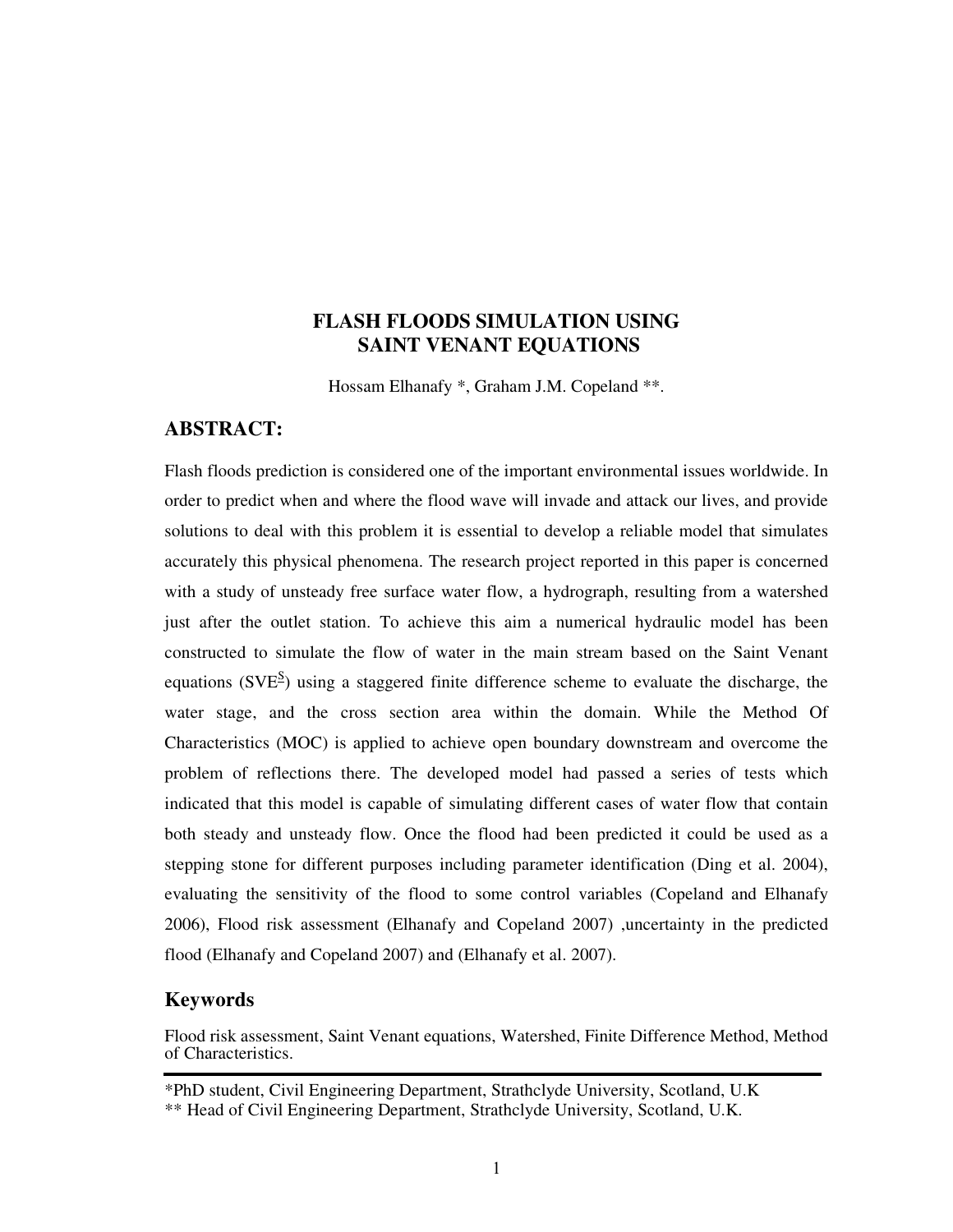#### **1 . INTRODUCTION:**

### **1.1 Floods forecasting**

Approaches to decrease damage of the flooding have changed rapidly in recent years. Allover the world, there has been a significant move from flood defence stratgy to the flood risk mangement. Flood risk management includes the use of flood defences, where appropriate, but also recognises that more 'managed flooding' is essential to meeting goals for biodiversity. In future, society will come to value the positive benefits of the river and coastal 'flood pulses', while simultaneously developing improved coping strategies that will make communities resilient to the negative impacts of flooding. However, the success of this approach is based upon the integration process of enhanced defences and warning systems with improved understanding of the channel system and better governance, emergency planning and disaster management actions. The previous stratgy should be based over a an accurate reliable model that could be used to simulate the flood pulse spatially and temporarily (Pender 2006) .

That is why numerical techniques had been applied recently to hydraulic research and computional fluid dynamics for several purposes such as the prediction of circulation in estuaries for hazardous spill response (Cheng et al. 1993), the prediction of flood wave propagation in rivers (Steinebach 1998), coastal flow modelling (Copeland 1998), and evaluating the sensitivity of the flood to some control variables (Copeland and Elhanafy 2006). Once the outcome of an environmental hazard such as a flood wave propagation in our case has been predicted, it is important to consider what control actions will mitigate the impact of this hazards. Possible control actions in river flow systems that can be investigated using numerical models include the modification of reservoir release rates, the operation of control structures such as gates, locks, and weirs, the diversion of water into canals and floodplain storage facilities (Sanders and Katapodes 2000). Other 'controls' that act to determine the result of a model forecast, rather than offering an engineering control, are values of the inflow hydrograph and, for example, the values of other control variables such as bed friction, bed friction, infiltration rate, and channel topography. In this paper a hydrological model has been constructed based on Saint Venant equations which are solved using a staggered finite difference scheme while the up winding scheme is applied to overcome the stability problem of the convective term in the momentum equation.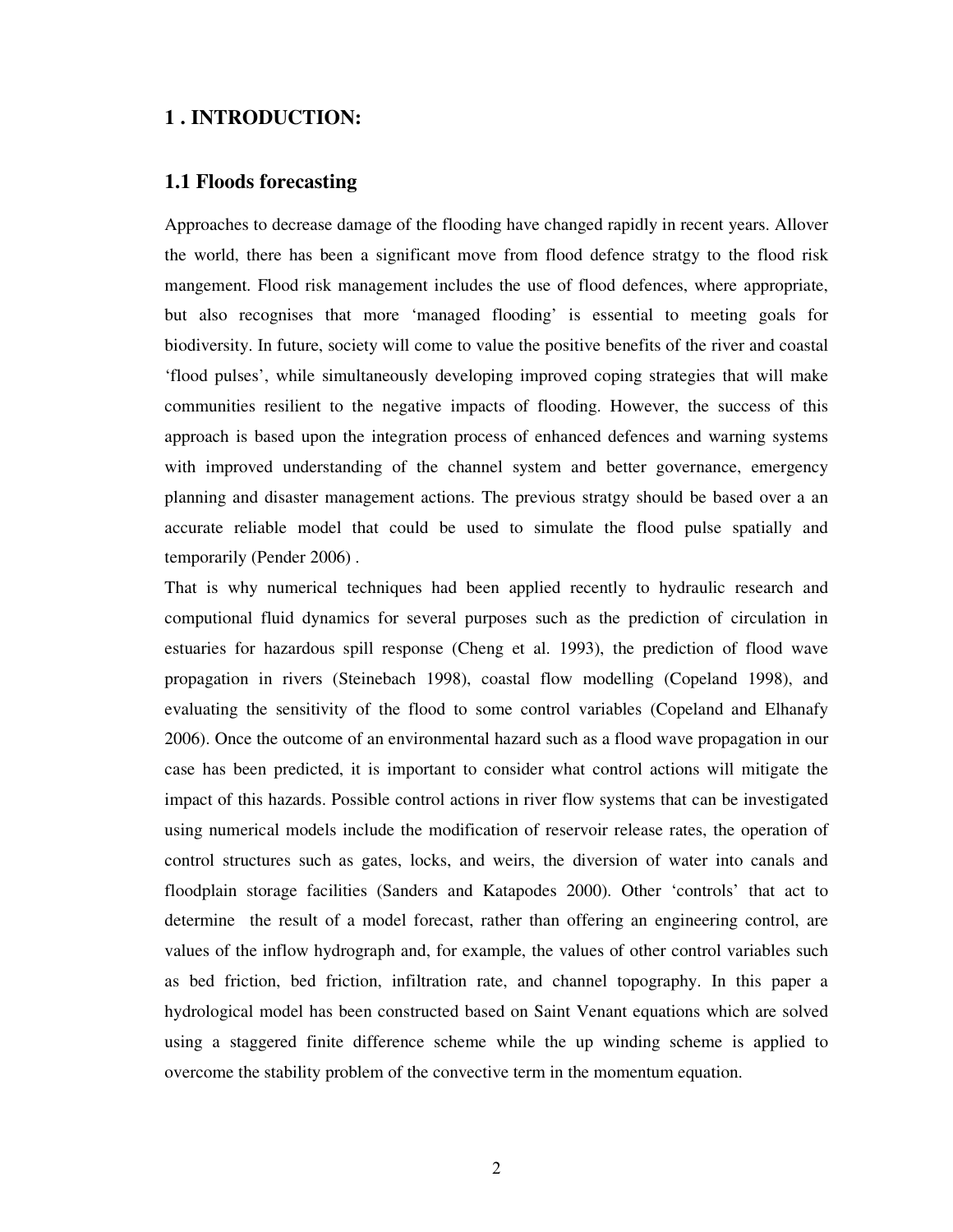Sanders and Katapodes (2000) documented that open boundary conditions at the hydraulic model must achieve dual objectives. First, the boundary conditions must supply to the model information from adjacent water bodies not included in the model. Second, the boundary conditions must allow disturbances generated within the solution domain to propagate without any changes through the computational open boundaries

In the case of stream flow we studied to achieve these objectives, the upstream driving hydrograph should be propagated through the domain without any disturbance till it reaches the downstream boundary and passes through it without any reflections. No physical mechanism is present in the real world to generate a reflection at computational open boundaries, so none should occur in the model. Otherwise, incorrect values of flood variables may be computed at the boundary, which can contaminate the information necessary to quantify boundary control. In this paper, we show the deriviation of characteristic equations for the flood wave propagation based on the main concept of the method of characteristics (MOC) for the shallow water equations by Abbott (1977).

Results at this paper are very encouraging and have demonstrated new ideas for addressing some issues in hydrologic modeling especially stream flow modelling and flood wave propagation.

#### **1.2 Mechanism of water flow:**

A watershed is composed of sub-areas and reaches (major flow paths in the watershed). Each sub-area has a hydrograph generated from the area based on the land and climate characteristics provided. Hydrographs from sub-areas and reaches are combined to accumulate flow as water moves from the upland areas down through the watershed reach network. The accumulation of all runoff from the watershed is represented at the watershed Outlet station (point B) at Fig. (1).

So the hydrological response of a "watershed" could be divided into two different stages as illustrated in Fig. (1). each of them is completely different in its condition of water flow, behavior, parameters, and methods of study.

*The first stage* within a natural unit of land which is known as watershed in which water from direct precipitation, snowmelt, and other storage collects in a (usually surface) channel and flows downhill along the main stream from point "A" to point "B" which is the outlet station as illustrated in Fig.(1).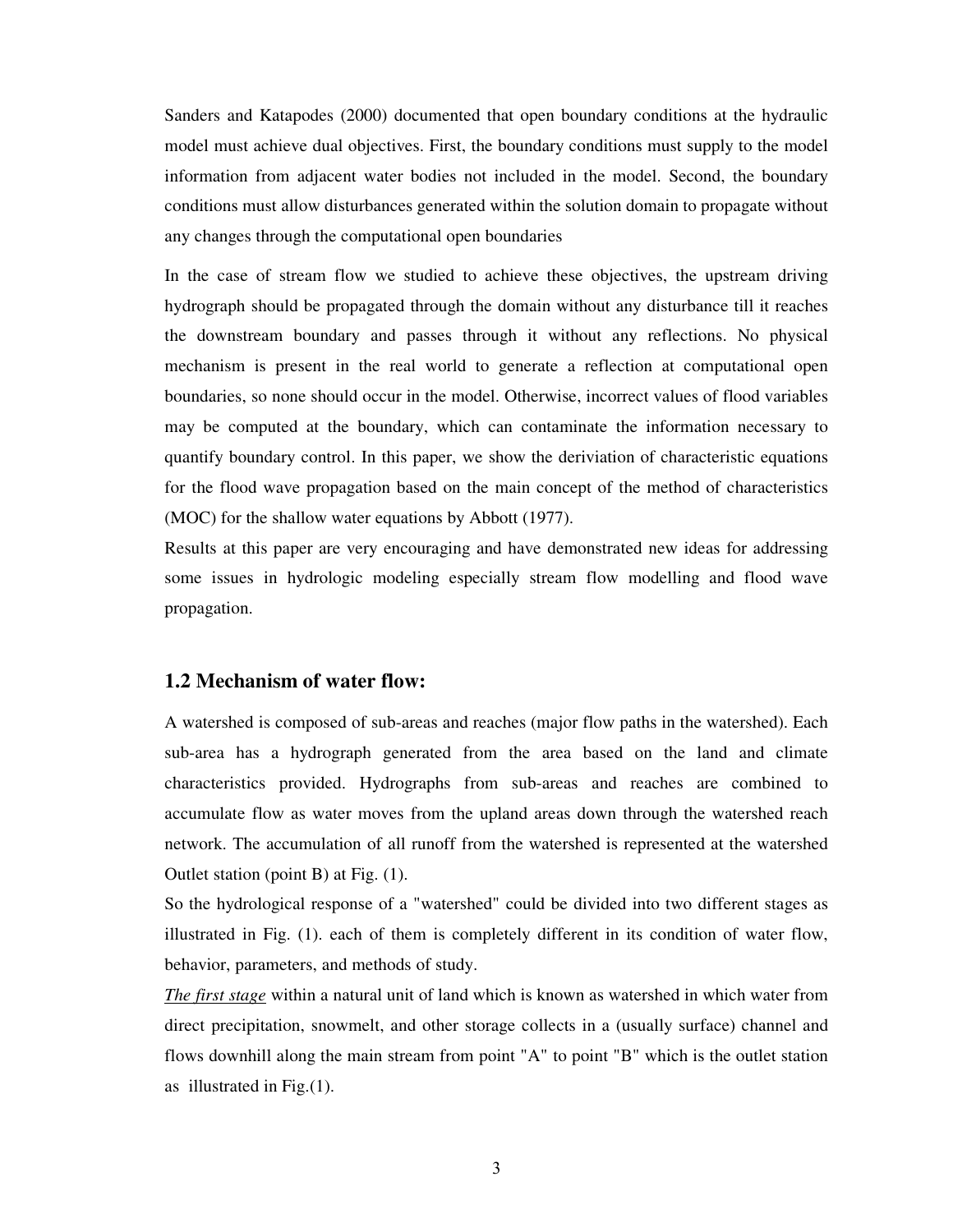*At the second stage* the water flow is considered as channel flow from point "B" to point "C" which is completely different in its characteristics, the set of parameters that specifies the particular characteristics of the process, the mathematical relations describing its physical processes, physical meaning, and modeling.



Fig.1. Flow within the Watershed

A stream routing component is used to represent flood wave movement in a channel. The input for this component is an upstream hydrograph resulting from individual or combined contributions of sub area runoff, stream flow routings, or diversions. This hydrograph is routed to a downstream point, using the characteristics of the channel. The techniques available to route the runoff hydrograph include the Muskingum method, level-pool routing, and the kinematics wave method U.S. Army Corps of Engineer, (1988). All these techniques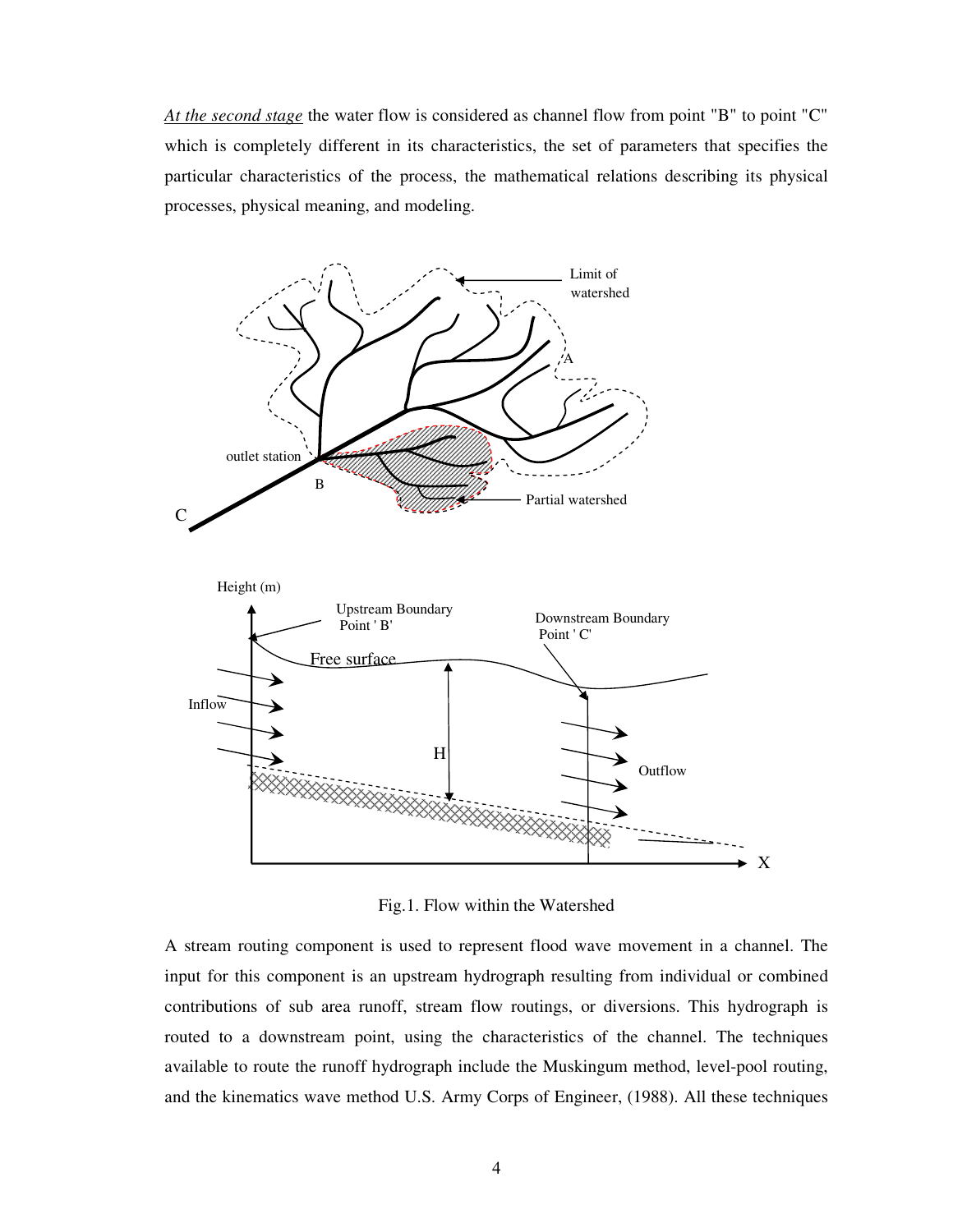are base either on the Shallow Water Equations ( $SWE^S$ ) or on Saint Venant Equations  $(SVE^S)$ .

### **1.3 Flash floods and river floods:**

*Flash floods* are short-term rapid response inundations of small areas such as a town or parts of a city, usually by creeks and other smaller tributaries that flow into larger rivers. Heavy rain can produce flash flooding in a few hours even in places where little rain has fallen for weeks or months. In arid or semiarid regions, flash flooding can send a wall of water that turns a completely dry valley, wadi or canyon into a raging torrent in seconds.

If heavy rainfall occurs repeatedly over a wide area, then *river or mainstream flooding* becomes more likely, in which the main rivers of a region swell and inundate large areas, sometimes well after rainfall has ended as illustrated in Fig. 2. Groundwater and infiltration loss are important in this kind of flooding.



Fig.2. Flash Floods and River Floods

# **2. HYDROLOGICAL MODEL DEVELOPMENT**

A lot of numerical schemes (Nujic 1995; Jha et al. 1996; Jin and Fread 1997; Meselhe et al. 1997) has been developed to solve the open-channel flows with surges. However, most of these numerical models merely considered frictionless and horizontal channel flows. In this paper, a simple space and time staggered explicit finite difference scheme (Abbott et al 1989) had been developed to propagate and track the solution forward in time and space. The present model can calculate channel flows with bottom slope and friction terms in prismatic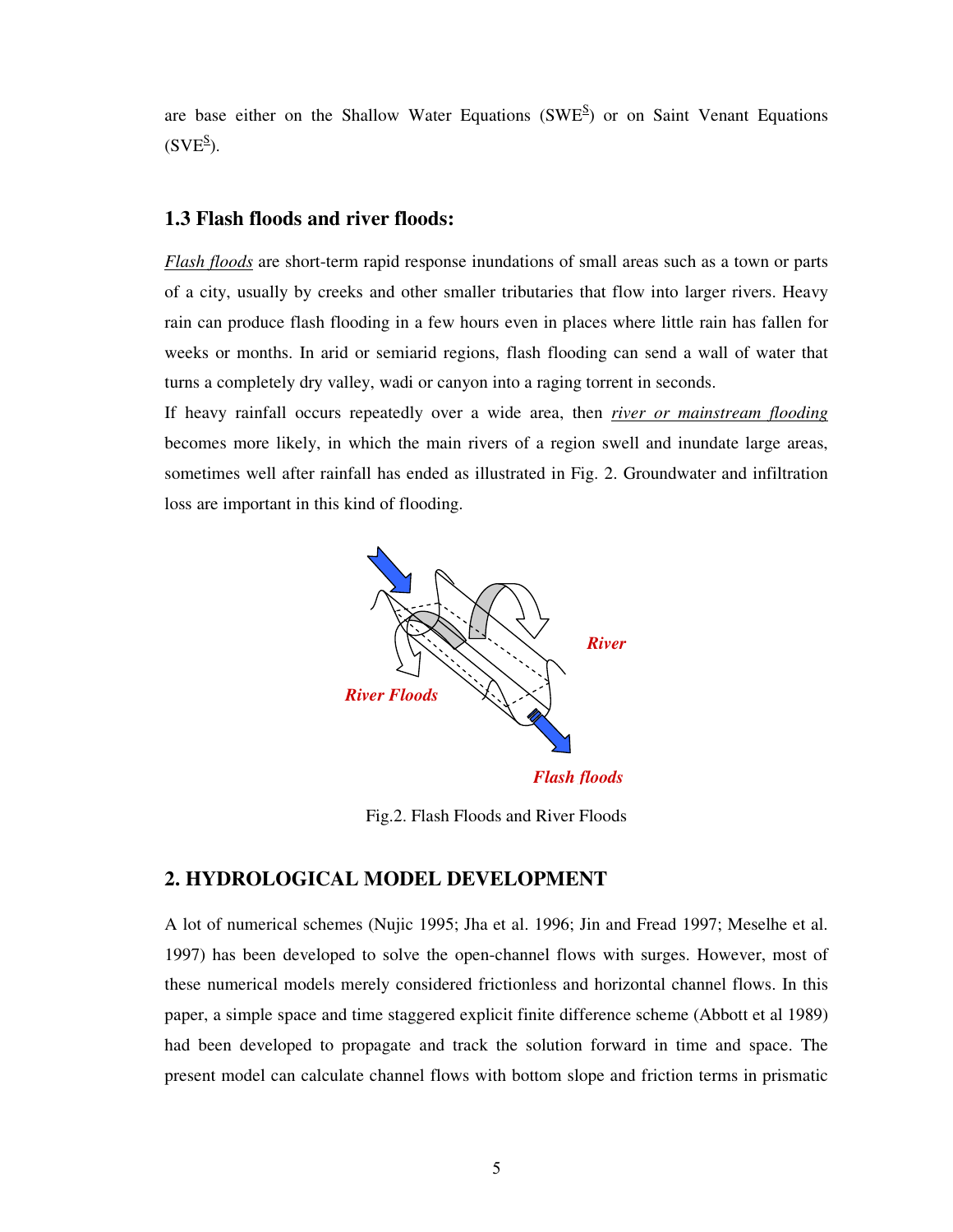channel which are important controls for main stream routing. In addition, the method of characteristics is incorporated in the schemes to achieve open boundary conditions.

The method follows closely that described by Sanders and Katopodes (2000), Gejadze, I. Yu and Copeland, G.J.M., (2005).

The Nonlinear one dimensional Saint Venant Equations  $(SVE^{S})$  that form a system of partial differential equations which represents mass and momentum conservation along the channel and include source terms for the bed slope and bed friction may be written as:

$$
\frac{\partial A}{\partial t} + \frac{\partial Q}{\partial x} = 0
$$
 [eq. 1]

$$
\frac{\partial Q}{\partial t} + gA(\frac{\partial H}{\partial x} + \frac{\partial z}{\partial x}) + \frac{\partial (Qu)}{\partial x} + k \frac{Q|Q|}{AR} = 0
$$
 [eq. 2]



Fig.3. Flow in a channel with free surface under gravity.

#### Where:

- Q: is the discharge  $(m^3/s)$ .
- $g:$  is the gravitational acceleration  $(m/s<sup>2</sup>)$ .
- $\overline{A}$ : is the flow cross section area (m<sup>2</sup>).
- H : is the total depth measured from the channel bed (m).
- $z$ : vertical distance between the datum and the channel bed as function  $(x,t)$ .
- $t$  : is the time (s).
- $x$  : is the horizontal distance along the channel (m).
- $S_0$ : is the bed slope = *x z* ∂  $\frac{\partial z}{\partial x}$ .
- K : is a friction factor =  $g/c^2$  according to Chezy or =  $g n^2/R^{(1/3)}$  according to Manning.
- R : is the wetted perimeter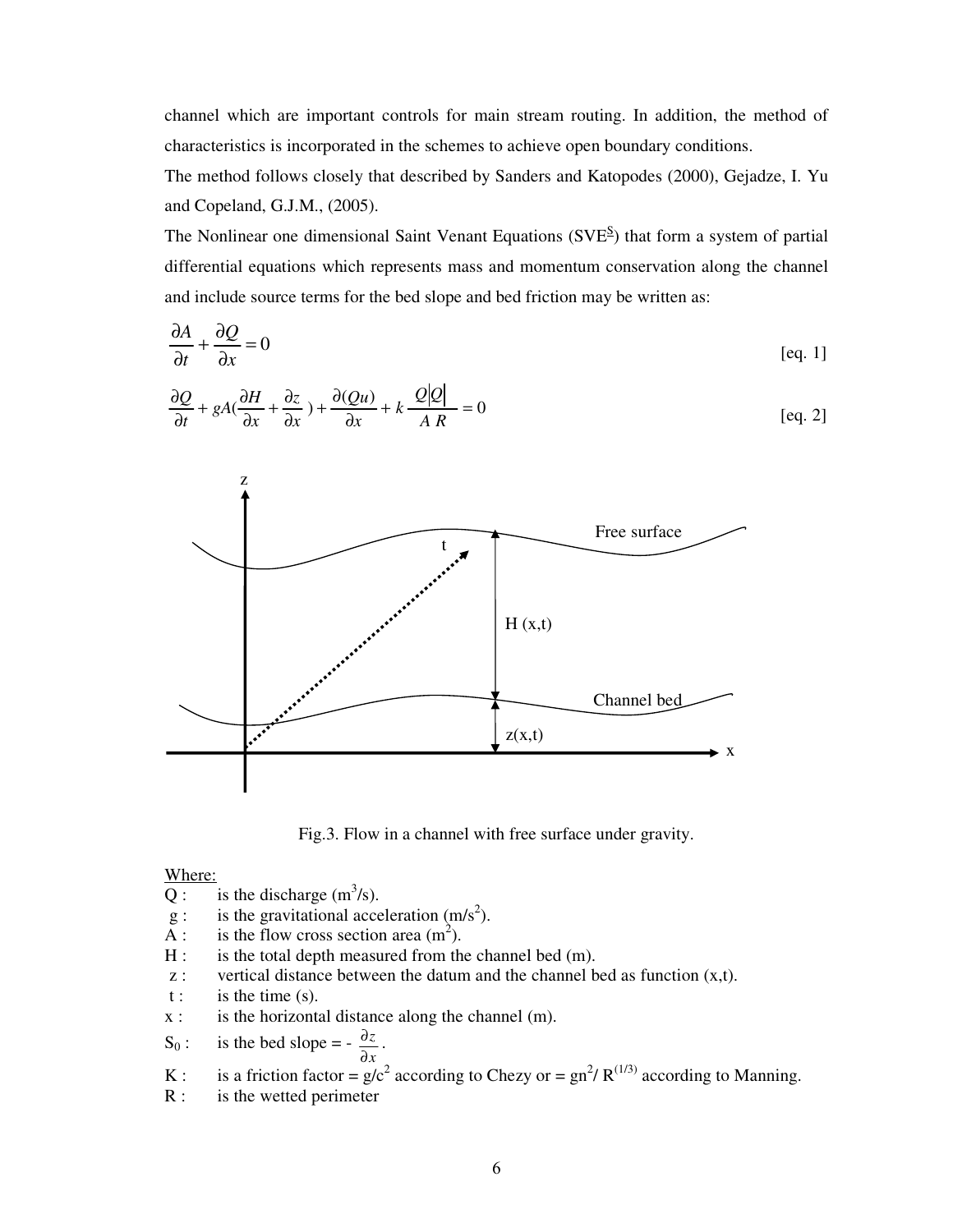#### **2.1 Introduction**

The main difference between CFD applications and other branches of computational physics is the importance of the convection term which is a first (odd) ordered spatial derivative (Leonard, 1983). And since the action of the convective term is to transport fluid properties from upstream boundary to downstream boundary, it is therefore necessary for the mathematical description to mirror these properties. Returning to the centered difference approximation with its inherently neutral sensitivity, the mathematical operation may be well dominated by fluctuations occurring either up or downstream. It is now clear that central differencing methods are inappropriate for modeling the convective terms [Couch, 2001].

# **2.2 Higher-order finite difference techniques**

Since it is clear from the previous discussion that modeling the convective terms in the Saint Venant equations using central difference methods of any order is inappropriate. The alternative offered by first-order forward or backward differencing is unacceptable due to the poor numerical accuracy of such techniques. The only option available is to move to a higherorder scheme; upwind biased odd-ordered schemes of third-order and higher. The obvious effect of incorporating higher-order schemes is to increase both the numerical complexity and computational cost.

The finite-difference schemes based upon third-order upwinding have been found to offer good accuracy, inherent numerical stability and relative computational simplicity as cited in Couch [2001]. The success of third-order upwinding techniques has led to the proposal of numerous different schemes, such as QUICK [Falconer and Liu, 1988], QUICKEST, SHARP and SMART [Gaskell and Lau, 1988] all intended to improve a particular aspect or application of the basic third-order upwinding scheme. To model the effects of convective transport Fletcher [1991a, 1991b] algorithm had been applied to our research:

$$
\frac{\partial h}{\partial x} = \frac{h(x + \Delta x) - h(x - \Delta x)}{2\Delta x} + \frac{\beta (h(x - 2\Delta x) - 3h(x - \Delta x) + 3h(x) - h(x + \Delta x))}{3\Delta x}
$$
 [eq. 3]

Where *x h* ∂  $rac{\partial h}{\partial x}$  will be replaced by *x Qu* ∂  $\frac{\partial (Qu)}{\partial x}$ . This equation contains two distinct parts, the first term in the (equation 3) is the simple centered difference. The second term provides a mechanism to modify the results obtained by selection of an appropriate value of the coefficient β. The advantage of using this particular algorithmic representation is the flexibility available to the user by varying the value of the coefficient β, the algorithm can be tuned to provide a second-order central difference scheme ( $β = 0$ ), or coincide with Leonard's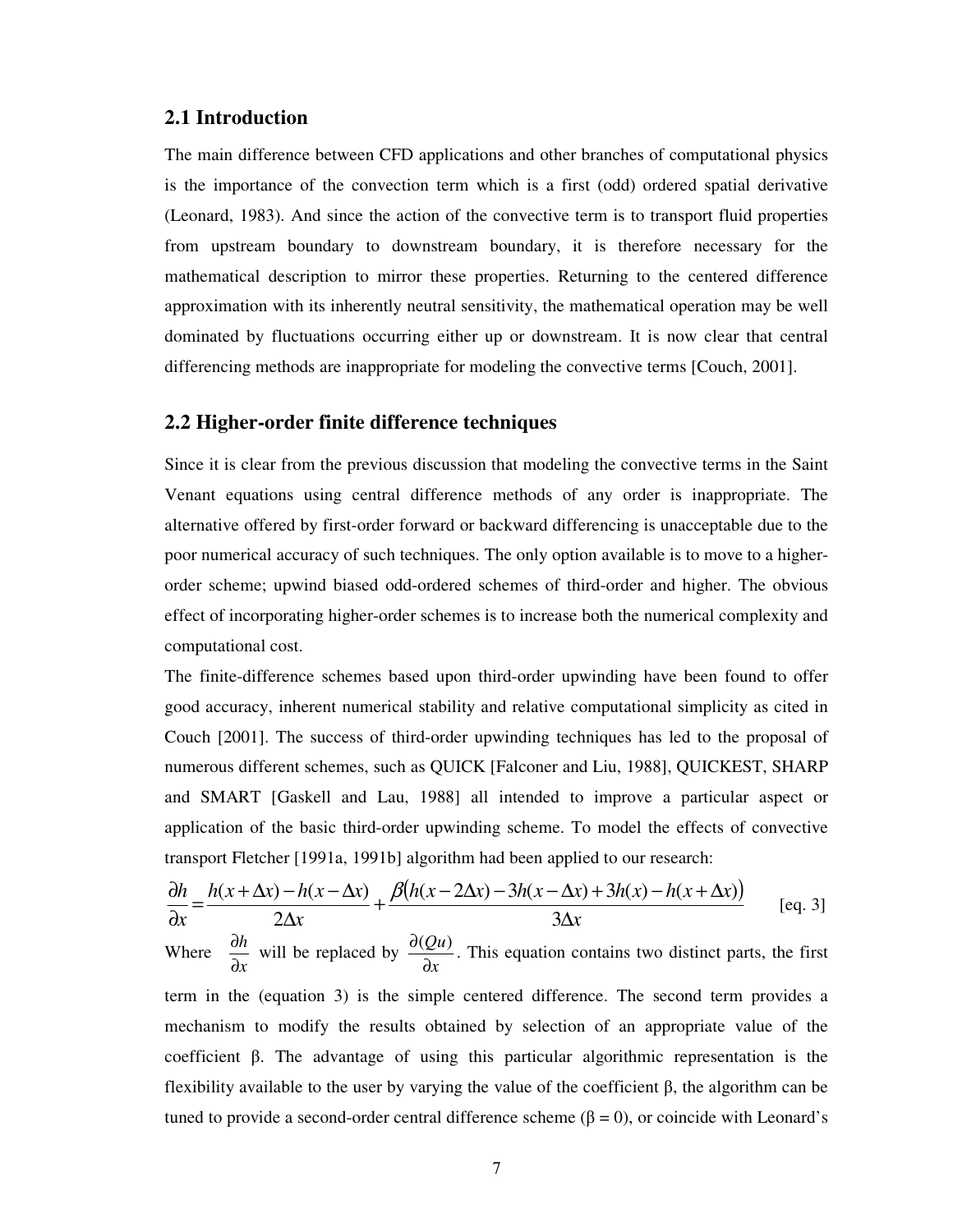control-volume QUICK representation (β = 0.375), or a fully third-order upwind scheme (β = 0.5). Further increasing the value of the coefficient β above 0.5 produces a smoother but more diffuse solution as the weighting of the upwind biased term is increased, eventually producing a solution more similar to that of a simple two-point upwind scheme.

## **2.3 Boundary conditions:**

Flooding is created at the upstream boundary by defining a three hours hydrograph as presented in fig.4.



Fig.4. A three hours hydrograph at the upstream boundary

While the downstream boundary is set to be open boundary which is achieved by the application of the Method of Characteristics (MOC) (Abbott 1977) and following a standard text such as (French, 1986) that had been derived for the characteristics of the linearized SWE<sup>s</sup>, the characteristics of the 1-D SVE<sup>S</sup> had been derived by the authors and the final formula is identified as:

$$
\Delta Q + (c - u)\Delta A + k \frac{q|q|}{A R} + gA \frac{\partial z}{\partial x} = 0 \quad \text{along } dx = \text{cdt (the positive characteristic)} \tag{eq.4}
$$

$$
\Delta Q - (c - u)\Delta A + k \frac{q|q|}{A R} + gA \frac{\partial z}{\partial x} = 0 \quad \text{along dx=cdt (the negative characteristic)} \tag{eq.5}
$$

Where  $(\Delta)$  indicates a total change in variable along the characteristic path. These are used in the discrete equations to find the boundary values  $Q(0,t)$  and  $A(s,t)$  as follow:

From equation [4] *x*  $rac{q|q|}{AR} - gA \frac{\partial z}{\partial x}$  $q$  $\frac{1}{t} = -k$  $\frac{Q}{t} + (c - u) \frac{\Delta A}{\Delta t}$ *Q* ∂  $\frac{\Delta A}{\Delta t} = -k \frac{q|q|}{AR} - gA \frac{\partial}{\partial x}$  $\frac{\Delta Q}{\Delta t} + (c - u) \frac{\Delta}{\Delta t}$  $\frac{\Delta Q}{\Delta} + (c - u)$ So *x*  $\frac{q|q|}{AR} - gA \frac{\partial z}{\partial x}$  $q|q$  $\frac{z}{t} - k$ *Q t*  $(c - u)\frac{\Delta A}{\Delta t} = -\frac{\Delta Q}{\Delta t} - k\frac{q|q|}{AR} - gA\frac{\partial}{\partial t}$  $\frac{\Delta Q}{\Delta t} - k \frac{q|q|}{AR} - gA \frac{\partial}{\partial t}$  $\frac{\Delta A}{\Delta t} = -\frac{\Delta}{\Delta t}$  $(c-u)\frac{\Delta A}{\Delta t} = -\frac{\Delta Q}{\Delta t} - k\frac{q|q|}{\Delta P} - gA\frac{\partial z}{\partial x}$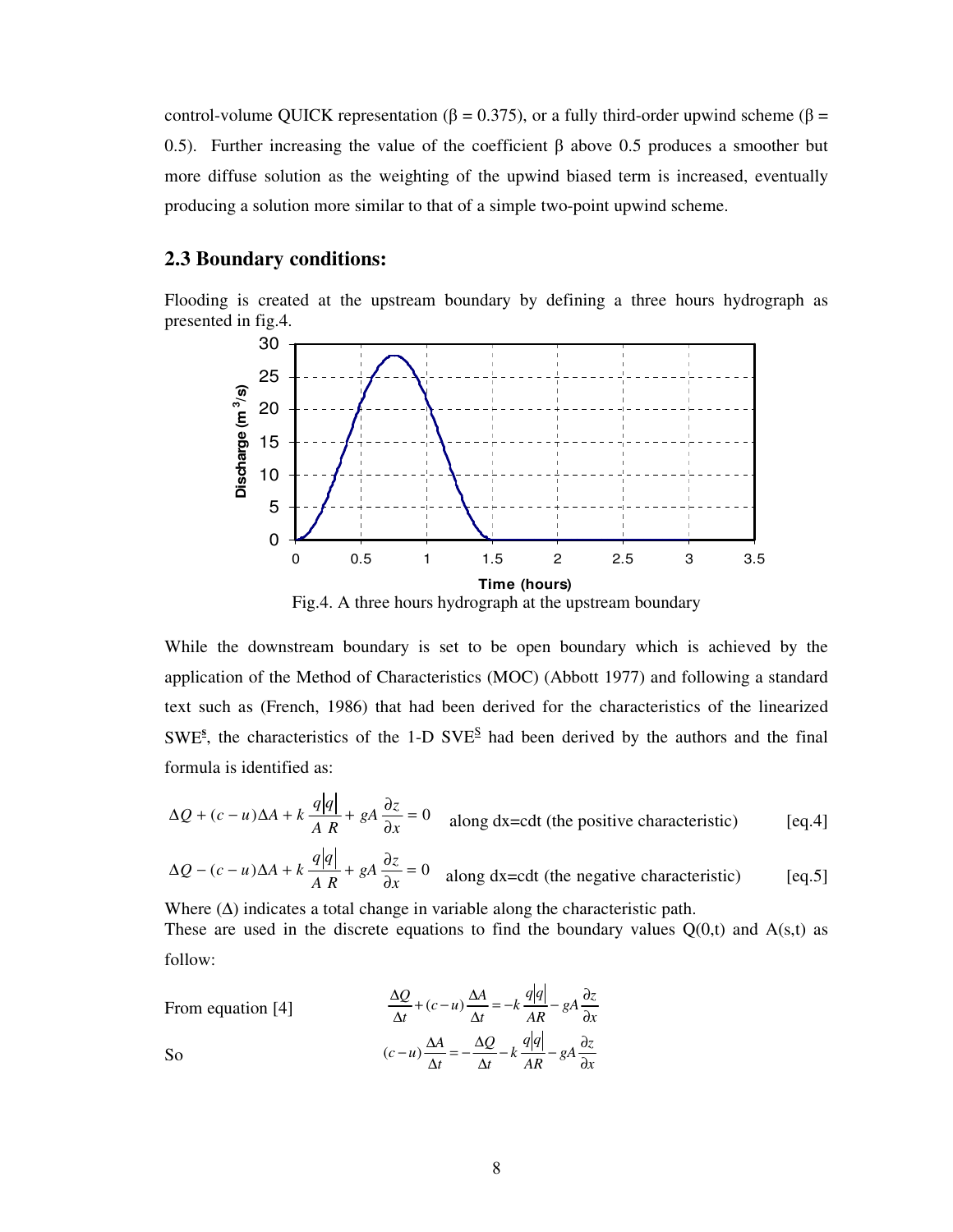$$
\frac{\Delta A}{\Delta t} = \left( -\frac{\Delta Q}{\Delta t} - k \frac{q|q|}{AR} - gA \frac{\partial z}{\partial x} \right) / (c - u)
$$

Multiply both sides by ∆t

Divide both sides by c

$$
\Delta A = \left( -\frac{\Delta Q}{\Delta t} - k \frac{q|q|}{AR} - gA \frac{\partial z}{\partial x} \right) * \frac{\Delta t}{(c - u)}
$$
 [eq.6]

From equation [6] we could get the boundary value of A at the downstream boundary and consequently we could get the value of the water stage (H), top water width.

### **2.4 Discretization of the developed model**

The numerical scheme follows a simple space and time staggered explicit finite difference scheme as illustrated in (fig. 5).

The discharge (Q) is marched using the discrete form of the momentum equation:

 $Q(i,j+1)=Q(i,j)-(\Delta t/\Delta x)$  g A(i,j)[ A(i,j) - A(i-1,j)]  $-(\Delta t)$  [KQ(i,j) | Q(i,j) | /A(i,j) R(i,j)] [eq.7] The cross section area (A) is marched using the discrete form of the continuity equation:

$$
A(i,j+1) = A(i,j) - (\Delta t/\Delta x) [Q(i+1,j+1) - Q(i,j+1)]
$$
 [eq.8]



Fig.5. The discretization scheme

# **2.5 Stability of the scheme**

It is essential that the finite difference scheme used should be fully tested for stability before proceeding with developing the numerical model. To investigate analytically the stability of the staggered explicit finite difference scheme that present Saint Venant equations [1,2] the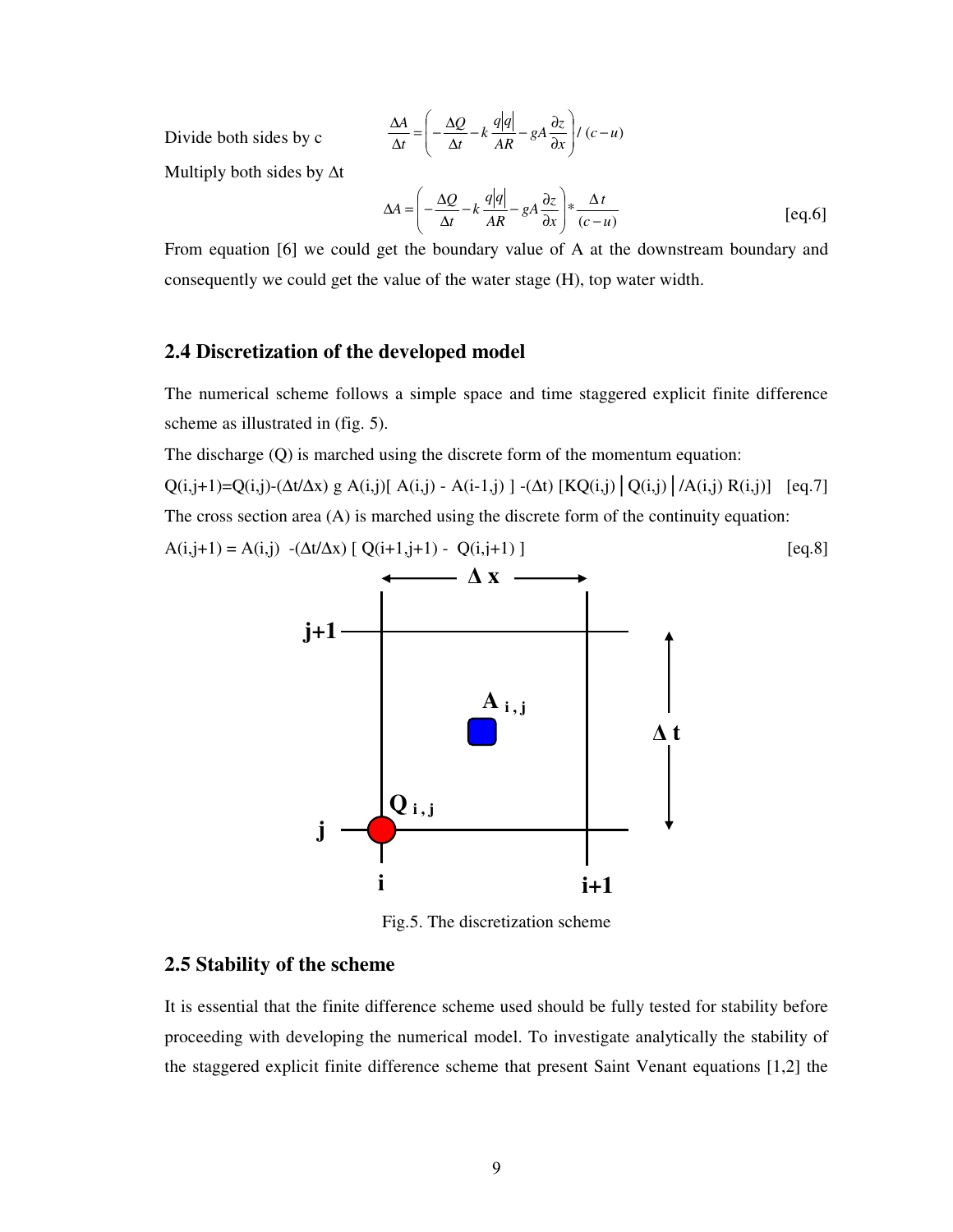Fourier method had been applied and as a result this scheme will be stable if and only if  $CFL \leq 1.0$ 

Where:

*T gA x*  $CFL = \frac{\Delta t}{t}$ ∆  $=\frac{\Delta t}{\Delta x}\sqrt{\frac{gA}{T}}$ , is the Courant-Friedrich-Lewy number, and T is the channel top width. So a value of CFL=0.5 was used in the test cases described below

### **3. MODEL VERIFICATION**

Developing a complete test to check and validate an exact solution for the nonlinear Saint Venant Equations ( $SVE^S$ ) is not possible. It is possible however to develop simple tests to compare the model results with analytical solutions of certain idealized cases. Several tests have been carried out to verify the model from uniform steady flow to non-uniform unsteady flow; we will mention here just the two most important tests.

### **3.1 Validation test 1 – non-uniform unsteady flow**

The main objectives of this test are to assure that the value of both the discharge (Q) and the water depth (H) at the upstream propagate downstream without any change and the relationship between Q and H follow the analytical solution of the shallow water wave. The results of the model are a driving upstream boundary hydrograph of peak discharge  $Q = 28.24$  $\text{m}^3$ /s and the calculated upstream boundary hydrograph of peak value, H  $_{\text{max}} = 21.96 \text{ m}$ . while the wave speed is 14.74 m/s.

So, the first conclusion is that the relationship calculated by the model typically follow the shallow water wave , the second conclusion is that the hydrograph traveled from the upstream boundary to the down stream boundary with a small change in the peak discharge from 28.01  $\text{m}^3$ /s to 28.24 m<sup>3</sup>/s and from 21.96 m to 21.94 m for the peak water depth as illustrated at Figure (6) and this acceptable diffusion is duo to the numerical dissipation of the used explicit scheme. The last conclusion is that the wave traveled a distance of 151.26 Km. within 10260

sec. so its speed is 14.74 m/s. while the speed of the wave should equal to  $\sqrt{\frac{2}{T}}$ *gA*  $= 14.69$  m/s which is nearly the same. So finally, it is clear there is a good agreement between the analytical solution and the developed model and also there is no numerical dissipation.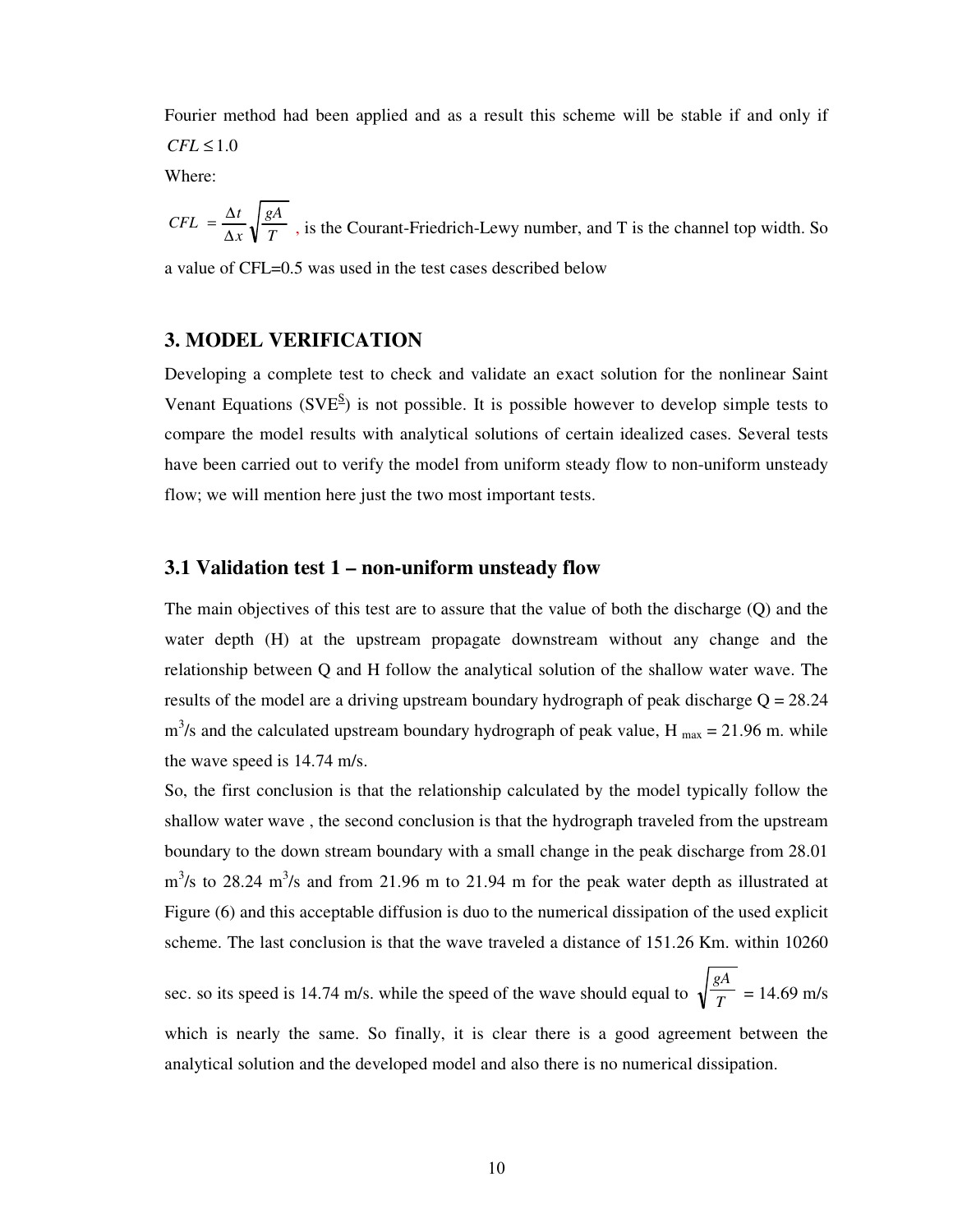

# **3.2 Validation test 2 - Unsteady flow within a sloping channel and rough bed**

The objective of this test is simply to look for the whole channel as a control volume to assure there is no significant losses or accumulation in volume within the simulated domain and the results of this tests are not compared with the analytical solution only, but are compared with other model results as well. If we considered the initial water depth is  $H_i$  and at the end of the simulation is  $H_f$ . While the driving discharge upstream is  $q_u$  and downstream is  $q_d$  so, we could say the total volume enters the channel is  $\Delta V_1 = \int Q_u dt - \int Q_d dt$ , while the total volume leaves the channel is  $\Delta V_2 = \int A_f dx - \int A_i dx$ , to be in equilibrium, it should be  $\Delta V_1 = \Delta V_2$ . The model was applied for non-uniform unsteady flow conditions within a slopping channel and rough bed. The initial water depth was chosen H  $_{initial} = 20.0$  m. The result of the flood wave propagation within the domain is presented at Figure (7).  $\Delta V$ <sub>1</sub> = 5284.95 m<sup>3</sup> and  $\Delta V_2$  = 5330.36 m<sup>3</sup> So,  $\Delta V_2 - \Delta V_1 \approx 45.41$  m<sup>3</sup> ≈ 0.86  $\lambda$  which is acceptable and it is very small error compared to several previously developed model such as



Figure (7) Water depth (H) within the domain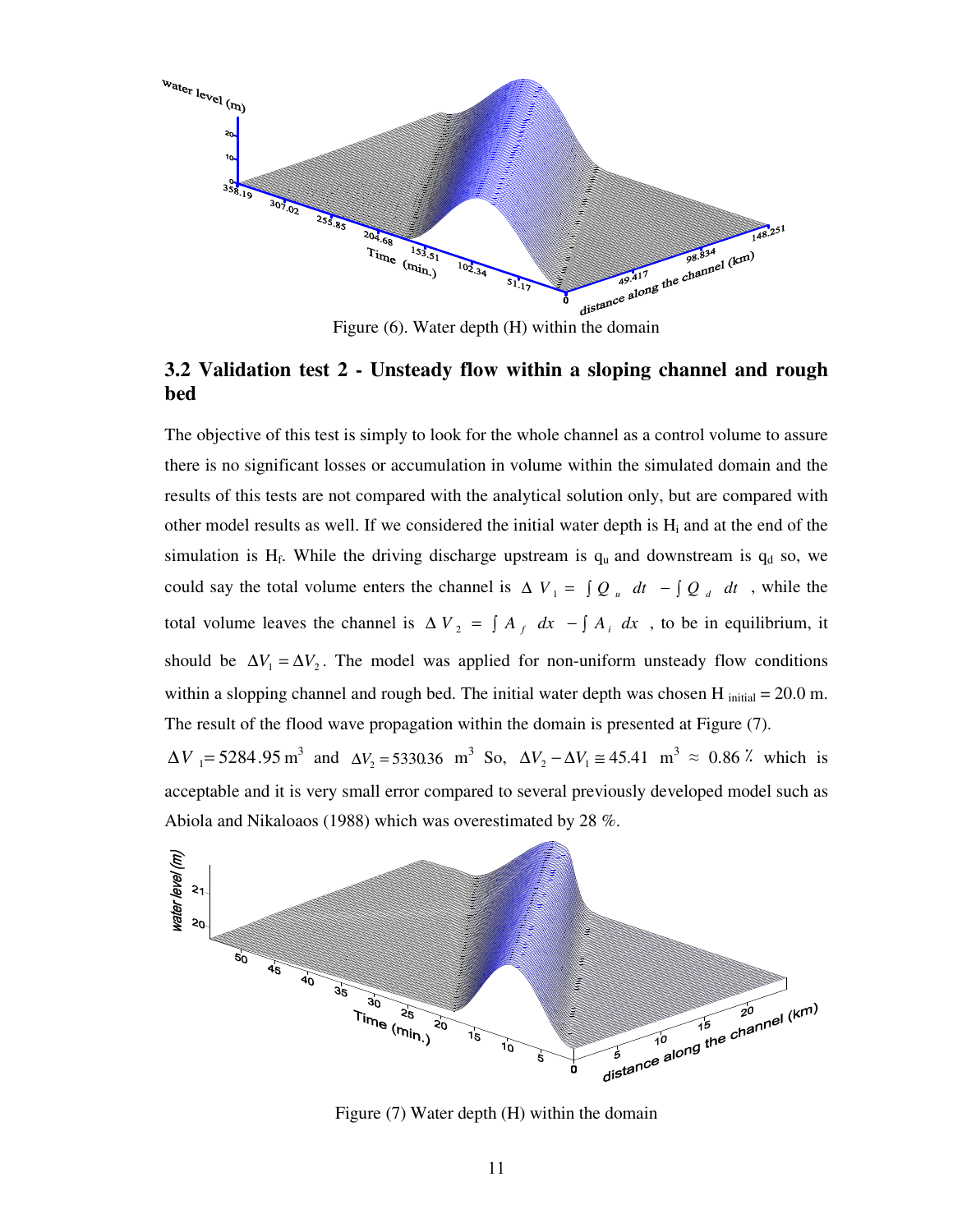#### **4. CASE STUDY**

#### **4.1 Case (1):**

#### **4.1.1 Description:**

**A 1.0 m width rectangular horizontal channel (fig. 9) with a driving upstream hydrograph (producing wave of initial amplitude 2.0 m) in uniform water depth without bed friction.** 

A hydrograph was defined that produce a wave of initial amplitude  $a = 2.0$  m with maximum discharge of 29.5 m<sup>3</sup> in a 20 m water depth. The grid was nt = 400 time steps and  $nx = 50$ space steps that result in a domain size of length  $L= 75.0$  Km and time t = 5.6 hours, the upstream driving boundary is a three hours hydrograph of 29.5  $m<sup>3</sup>$  max. discharge fig. (4). the

wave speed c =  $\sqrt{\frac{c}{T}}$ *gA* everywhere. This gave values  $dx = 1.5$  Km and  $dt = 50$  seconds. The initial condition was  $H(x,0) = 20$  m and  $Q(x,0) = 0$ 



#### **4.1.2 Results and Result Analysis for case (1):**

The hydrograph traveled from the upstream boundary to the downstream boundary without any decreasing in the maximum discharge as shown in (fig. 9) because the channel is horizontal and no bed friction term at the momentum equation. And since there is no change in the cross section properties the water stage did not change along the characteristic line.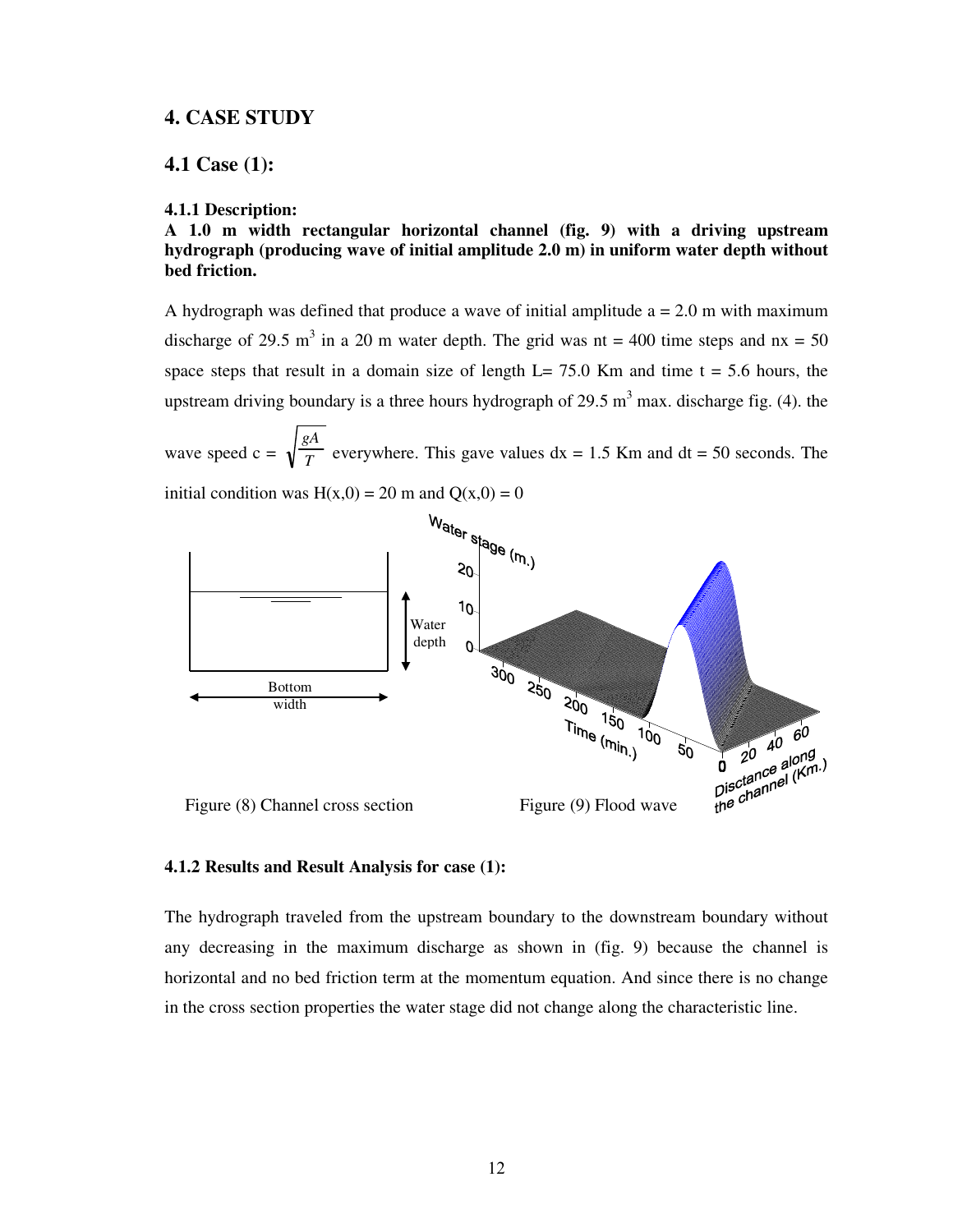#### **4.2 Case (2):**

#### **4.2.1 Description:**

# **A trapezoidal horizontal channel (fig. 11) with a 2.0 m<sup>3</sup> /s. constant discharge upstream in uniform water depth without bed friction.**

A 30 Km. channel is studied for one hour period. The cross section of the channel is chosen to be trapezoidal section as illustrated at fig. (10) with 10.0 m. bottom width. While a contraction of 0.25 m. is created gradually at the middle of the channel as illustrated in the plan view fig (11). The grid was  $nt = 180$  time steps and  $nx = 50$  space steps. The upstream boundary is a steady discharge of 2.0 m<sup>3</sup>/s. The initial condition was  $H(x,0) = 20$  m and  $Q(x,0) = 2.0$  m<sup>3</sup>/s.



section Figure (11) Plan view of the studied channel

#### **4.2.2 Results and Result Analysis for case (2):**

As shown in fig (12) a reduction of 0.25 m in the channel width generate a sudden change in the water level from 20.0 m. to 20.5 m. and the same result could be obtained if a sudden change happened to the bed level. In other words, any change in the flow cross section will definitely affect the water level and this coincides with the basic principals of hydraulics, momentum conservation. This simple illustration should be taken into consideration while constructing any detention dams along the flood streams especially if they are executed by non specialized person, because if the channel cross section can not afford the this sudden change in the water level the result will be not a flood in the main stream only but an inundation would be expected (fig. 2).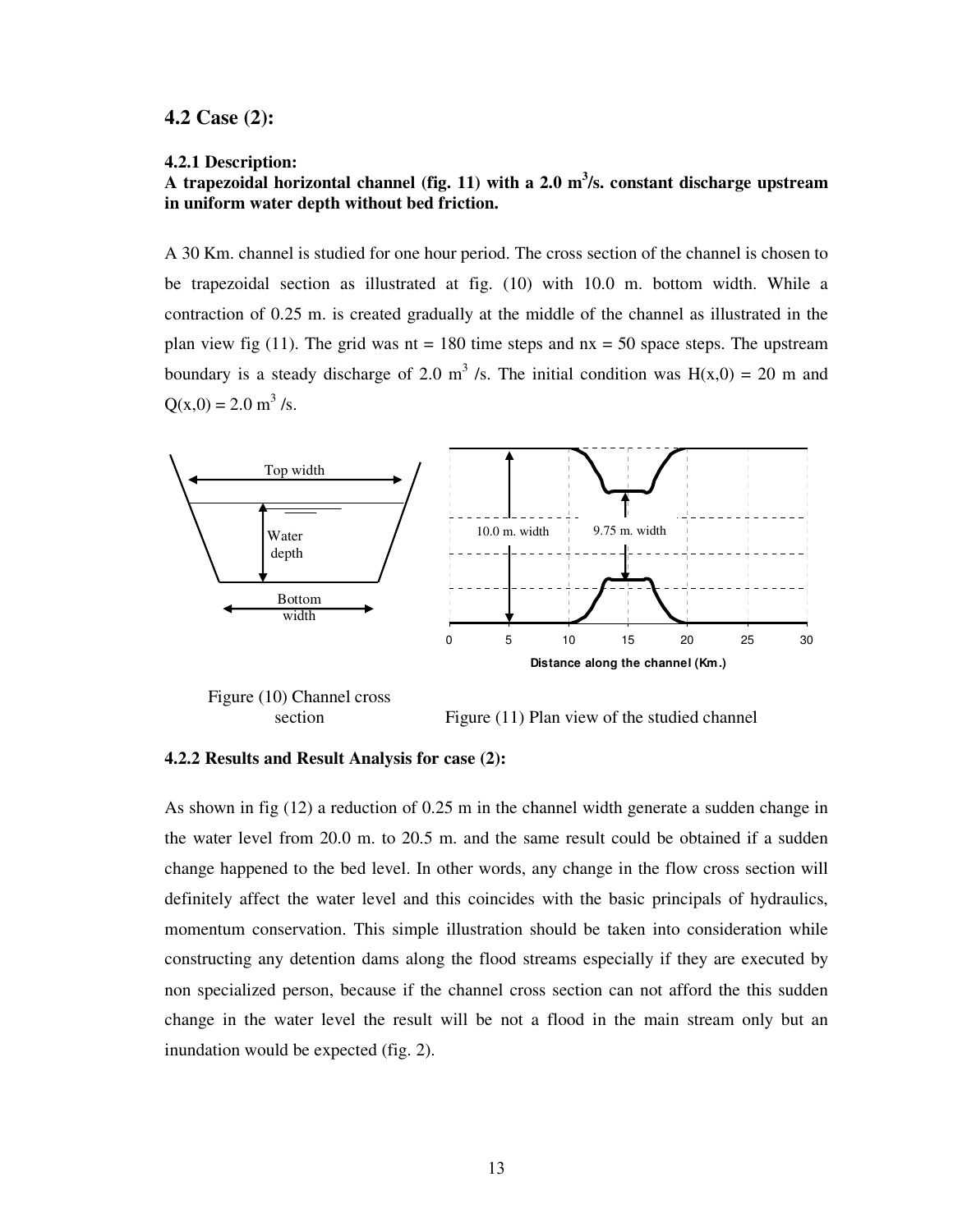

Fig.12. The water stage along the channel

## **5. CONCLUSIONS**

This approach had be used by the authors as a stepping stone to both the sensitivity analysis and uncertainty analysis i.e. looking at effects of uncertainties in combinations of parameters on the predicted flood level along the channel but without taking the effect of the channel cross section, i.e. the flood wave had been studied using a one dimensional Shallow water equation (Copeland and Elhanafy 2006). And since it had been improved now by taking the channel geometry and the model proved its capability of simulating both steady and unsteady flow efficiently, a research will be continuo by studying more complicated channel geometry and may focus on the predicted uncertainties.

In this paper a staggered numerical schemes for simulating 1D, steady and unsteady openchannel flows based on the Saint Venant Equation (SVE<sup>S</sup>) had been used while the method of characteristics had been used to achieve transparent boundary downstream. Furthermore, results of the proposed schemes exhibit high accuracy and robust stability for channel flows with non linear terms. In addition, the results indicated that the steady routing may underestimate the water depth during the flood period. Therefore, steady routing may result in unsafe designs for protection structures against flash floods and for stream planning.

Also this study should be announced to the community in the areas which are expected to suffer from floods in a simple instructions and flood policy in order to increase the knowledge to some people who live in flood plains about how so dangers to do any changes to the channel sections without referring to the authorized authorities.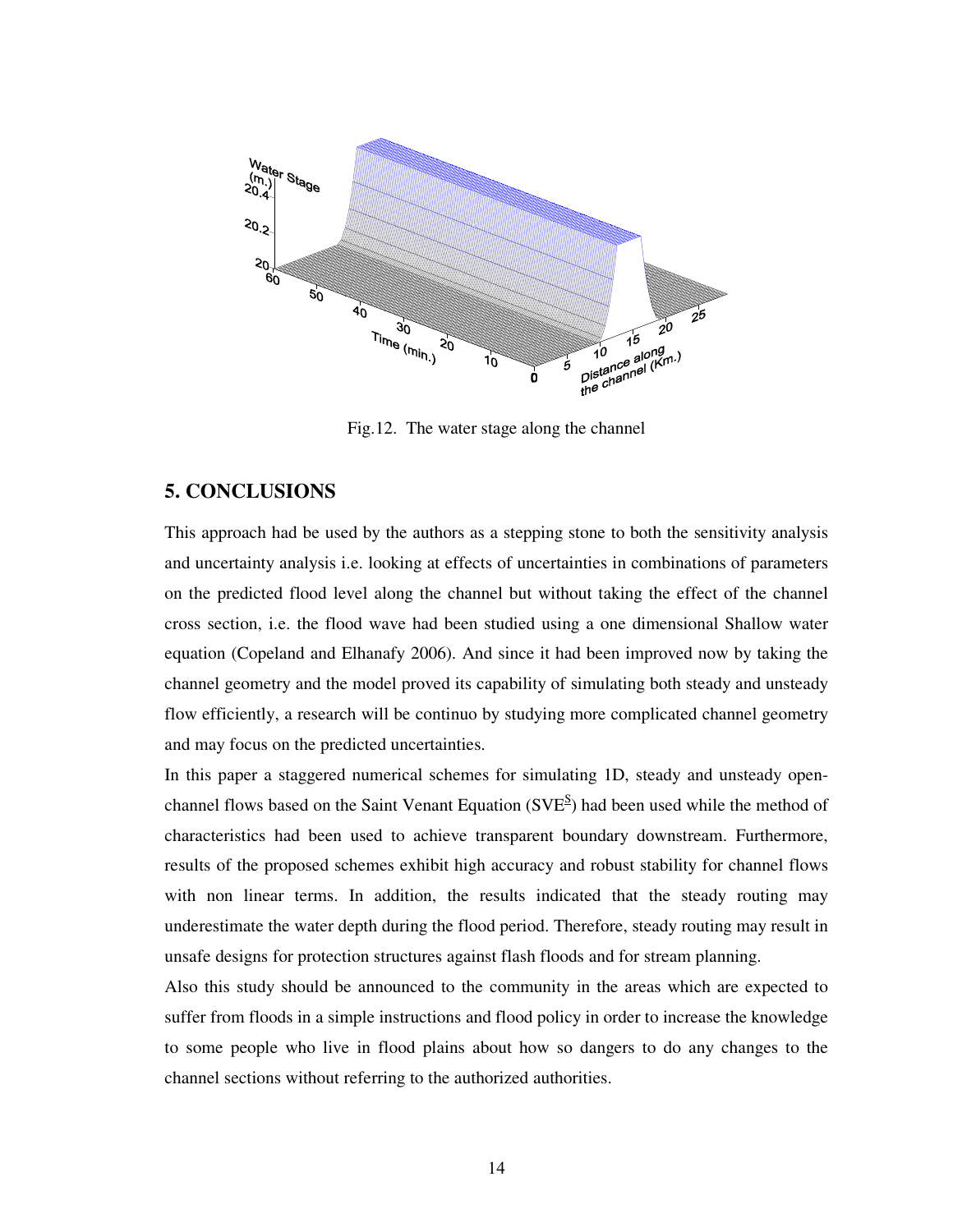# **6. ACKNOWLEDGMENTS**

Many helpful discussions about the uncertainties with Dr Igor Yu Gejadze, Strathclyde University are gratefully appreciated.

# **REFERENCES**

|                | Abbott, M.B. and Basco, D.R. (1989) 'Computational Fluid Dynamics: An                                                                                    |
|----------------|----------------------------------------------------------------------------------------------------------------------------------------------------------|
|                | Introduction for Engineers', Longman Scientific & Technical, Essex, UK.                                                                                  |
| $\overline{2}$ | Abbott, M.B., (1977) 'An Introduction to the method of characteristics', Thames and                                                                      |
|                | Hudson, London, UK.                                                                                                                                      |
| 3              | Abiola, A.A. and Nikaloaos, D.K. (1988). "Model for Flood Propagation on Initially                                                                       |
|                | Dry Land". ASCE Journal of Hydraulic Engineering, vol 114, No. 7                                                                                         |
| $\overline{4}$ | Cheng, R. T., Casulli, V., and Gartner, J. W. (1993). "Tidal, residual, intertidal                                                                       |
|                | mudflat (TRIM) model and its application to San Francisco Bay, California."                                                                              |
|                | Estuarine, Coast. and Shelf Sci., 36, 235-280.                                                                                                           |
| 5              | Copeland, G.J.M. (1998), Coastal Flow modeling using an inverse method with direct                                                                       |
|                | minimization, Proc. Conf. Estuarine and Coastal Modeling, 1997. Ed. M. L. Spaulding                                                                      |
|                | & A.F. Blumberg, Pub. ASCE (ISBN 0-7844-0350-3) pp.279-292.                                                                                              |
| 6              | Copeland, G.J.M. and El-Hanafy, H., (2006). ' Computer modelling of channel flow                                                                         |
|                | using an inverse method', Proc. 6th Int. Conf. on Civil and Arch. Eng,<br>Military                                                                       |
|                | Technical College, Kobry Elkobbah, Cairo Egypt.                                                                                                          |
| $\overline{7}$ | Couch S.J., (2001) 'Numerical modelling of tidal flow around headlands and islands'                                                                      |
|                | PhD thesis, university of Strathclyde, Scotland, U.K.                                                                                                    |
| 8              | El-Hanafy, H. and Copeland, G.J.M., (2007). 'Flood risk assessment using adjoint                                                                         |
|                | sensitivity analysis', Proceedings of 32nd IAHR Congress, The International                                                                              |
|                | Association of Hydraulic Engineering and Research, Venice, Italy.                                                                                        |
| 9              | El-Hanafy, H. and Copeland, G.J.M., (2007). 'modelling uncertainty for flash floods in                                                                   |
|                |                                                                                                                                                          |
|                | coastal plains adjoint method', Proc. of Second international conference and exhibition                                                                  |
|                | on water resources, technologies and services, Sofia, Bulgaria                                                                                           |
| 10             | El-Hanafy, H., Copeland, G.J.M., and Gejadze I.Y., (2007). 'Estimation of predictive                                                                     |
|                | uncertainties in flood wave propagation in a river channel using adjoint sensitivity                                                                     |
|                | analysis', Proc. of the ninth international conference on Computational Fluid                                                                            |
|                | Dynamics (CFD), Institute for Computational Fluids Dynamics (ICFD), London.,                                                                             |
|                | U.K.                                                                                                                                                     |
| 11             | Falconer, R.A. and Liu, S.Q. (1988). 'Modelling Solute Transport Using QUICK                                                                             |
|                | Scheme'. ASCE Journal of Environmental Engineering, 114, pp. 3-20.                                                                                       |
| 13             | Fletcher, C.J. (1991b). 'Computational Techniques for Fluid Dynamics 2: Specific                                                                         |
|                | Techniques for Different Flow Categories'. Springer-Verlang.                                                                                             |
| 12             | Fletcher, C.J. (1991a). 'Computational Techniques for Fluid Dynamics<br>1:                                                                               |
|                | Fundamental and General Techniques', Springer-Verlang.                                                                                                   |
| 14             | French, R.H. (1986), 'Open Channel Hydraulics', McGraw Hill                                                                                              |
| 15             | Gaskell, P.H. and Lau, A.K.C. (1988). 'Curvature-Compensated Convective                                                                                  |
|                | a new Boundness-Preserving<br>Transport<br>Algorithm'.<br>Transport:<br>SMART,                                                                           |
| 16             | International Journal for Numerical Methods in Fluids, 8, pp. 617-641.<br>Gejadze, I. Yu and Copeland, G.J.M., (2005) 'Open Boundary Control for Navier- |